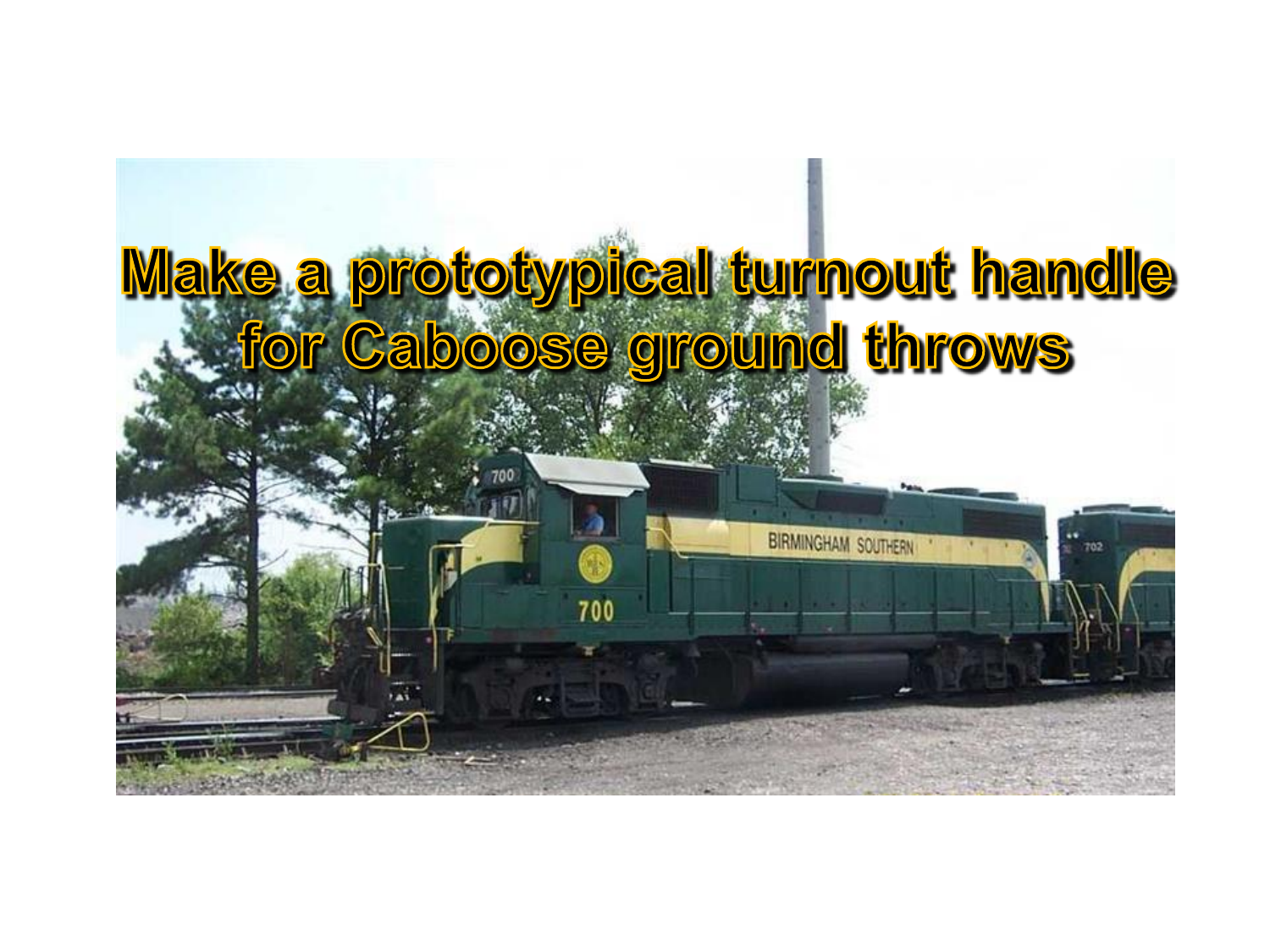All of us at one time or another have used the manual ground throws made by Caboose Hobbies. These work well enough, but the problem with them is they just don't look prototypical. The HO scale models are a little too large to look right, and the N scale ones don't have a long enough throw to work with HO turnouts.

One way to try and make these look better is to replace the long handle with one that looks more like those used by prototype railroads.

On the following pages you will find simple instructions on how to make a more realistic handle.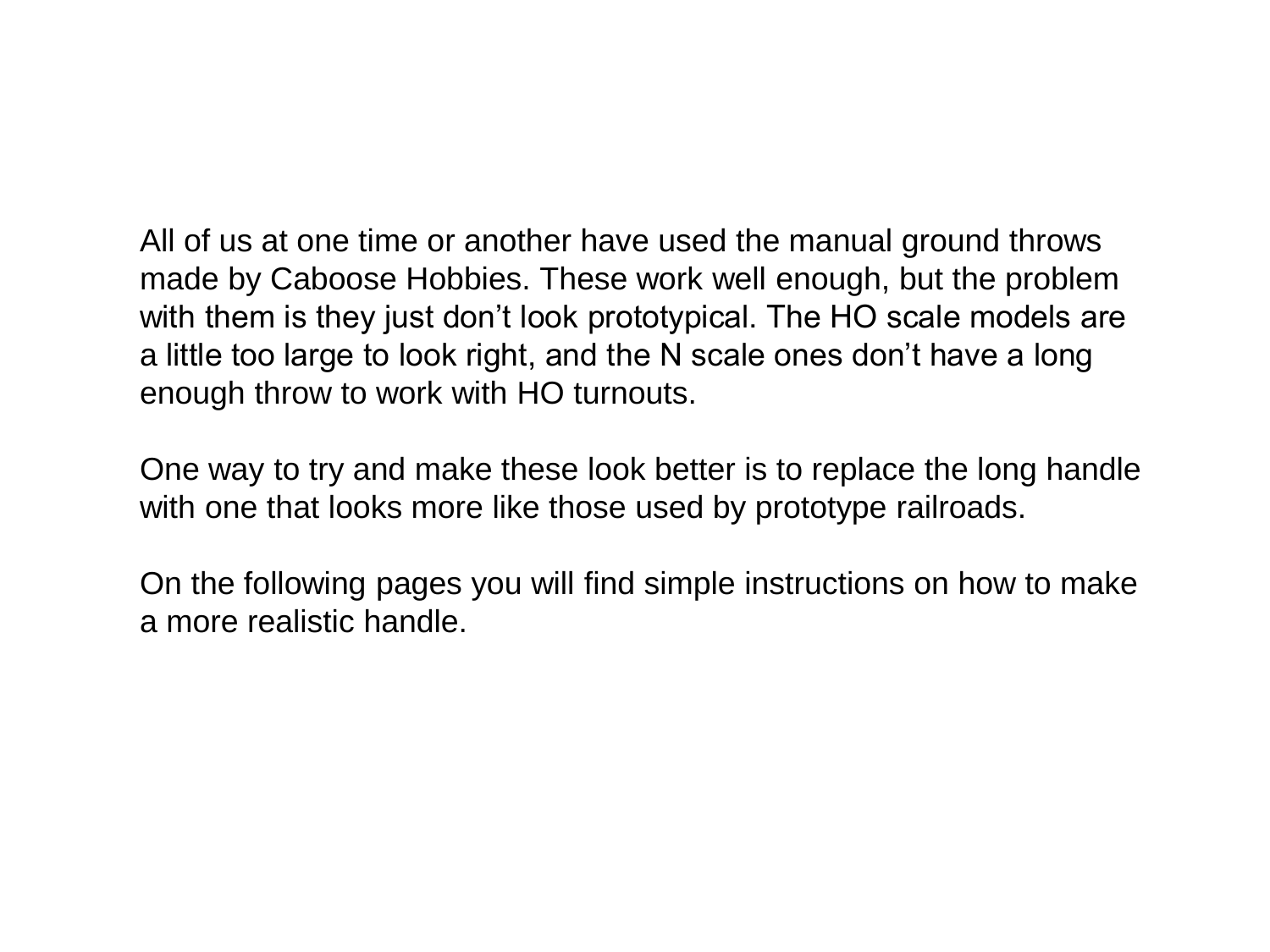Items you'll need to make handle.

Music wire – I used K&S .032mm Small needle nose pliers Wire cutters **Tweezers** Metal primer – your choice Paint – you choice

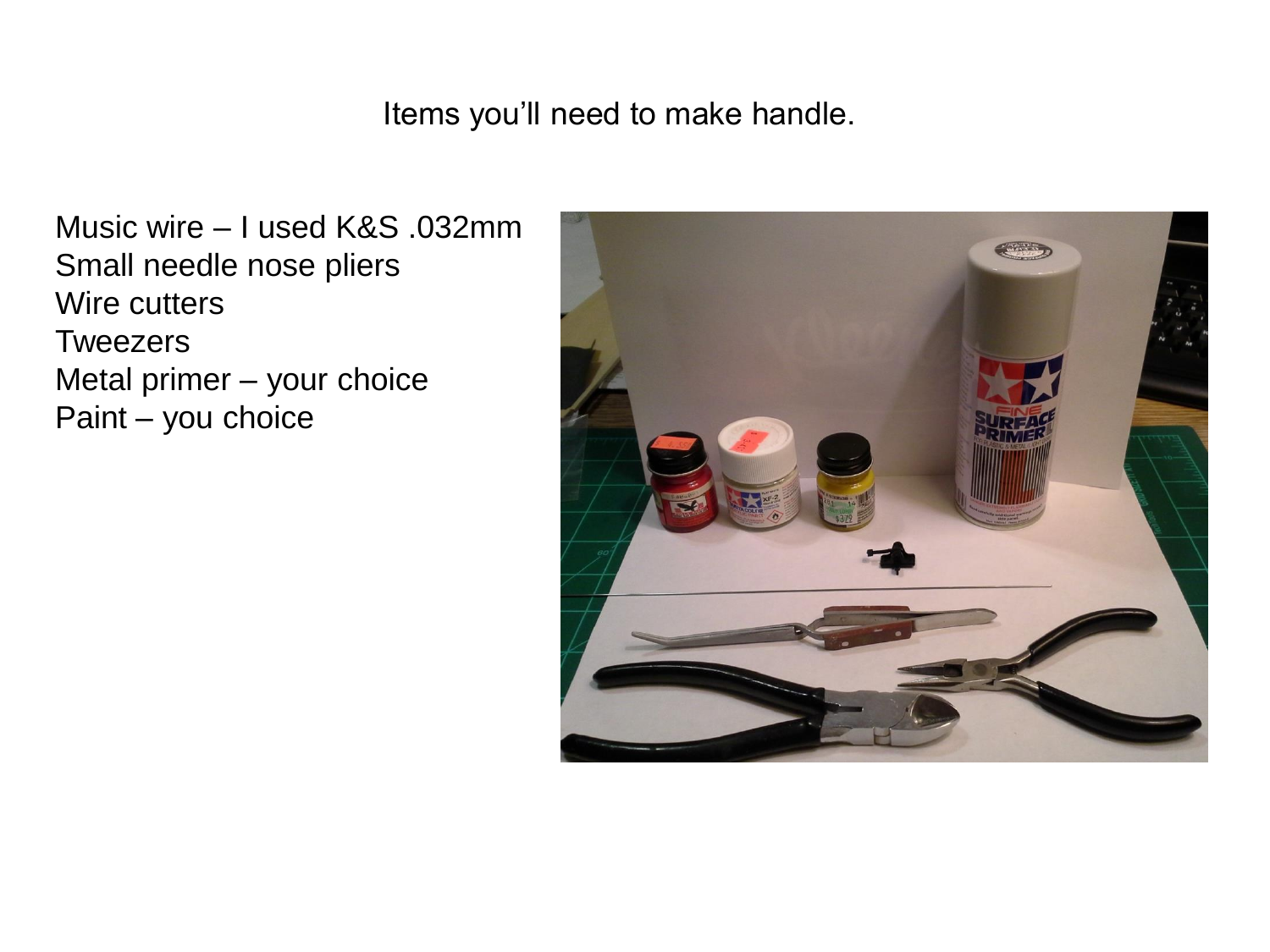### Bending the wire.

# **1st bend. Bend back about 3/8" of end**







### **Cut wire. Leave enough tail end to hold while painting**



**Take left over wire and make more.**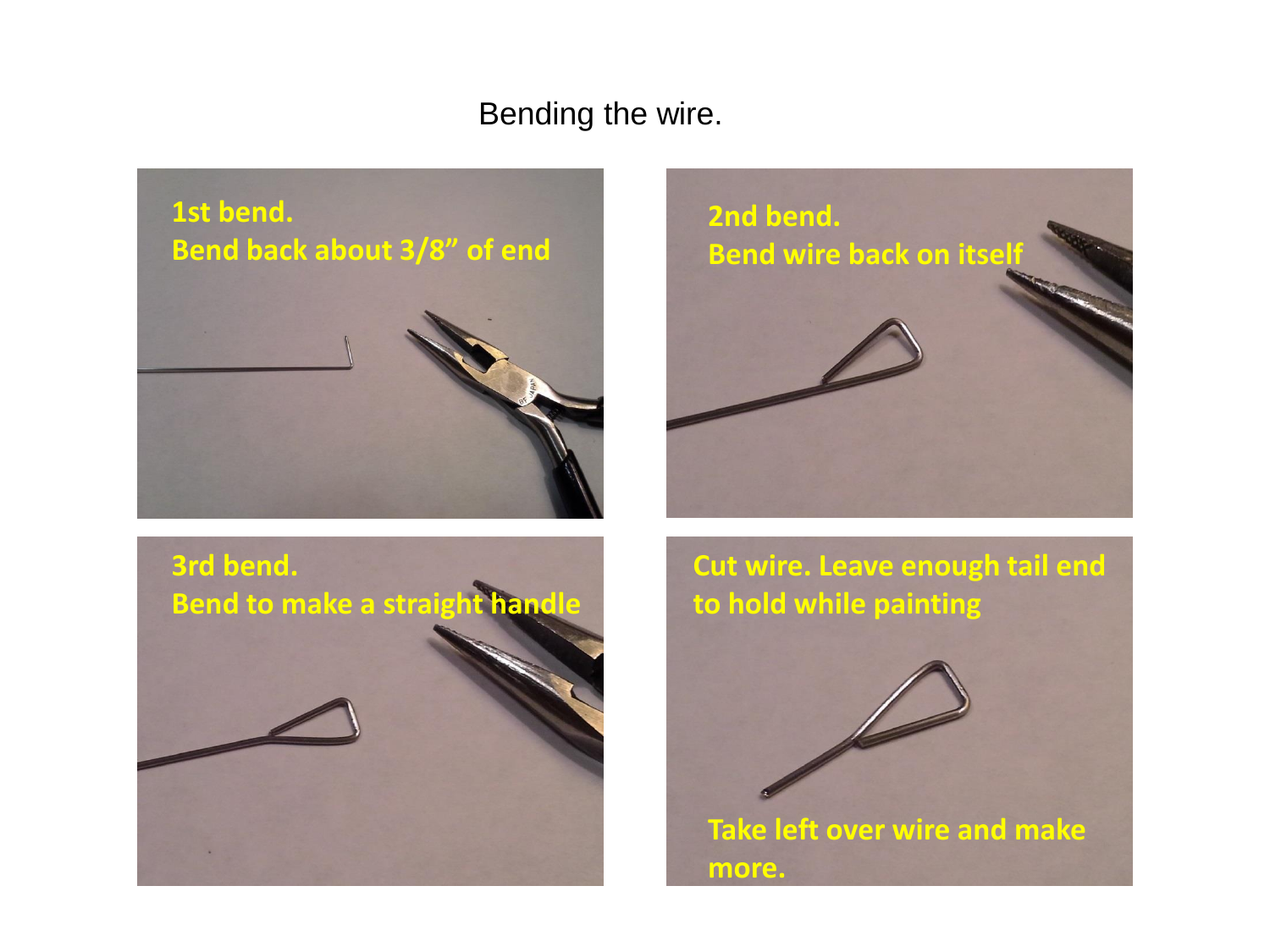Paint the wire.

Hold wire with tweezers and spray paint with any good metal primer. Let dry.

If making a lot of handles, insert holding ends in some styrofoam and paint all at one time.



Paint handle with color of your choice. You can spray, brush or even dip the handle in the paint. Let dry thoroughly before attaching to ground throw

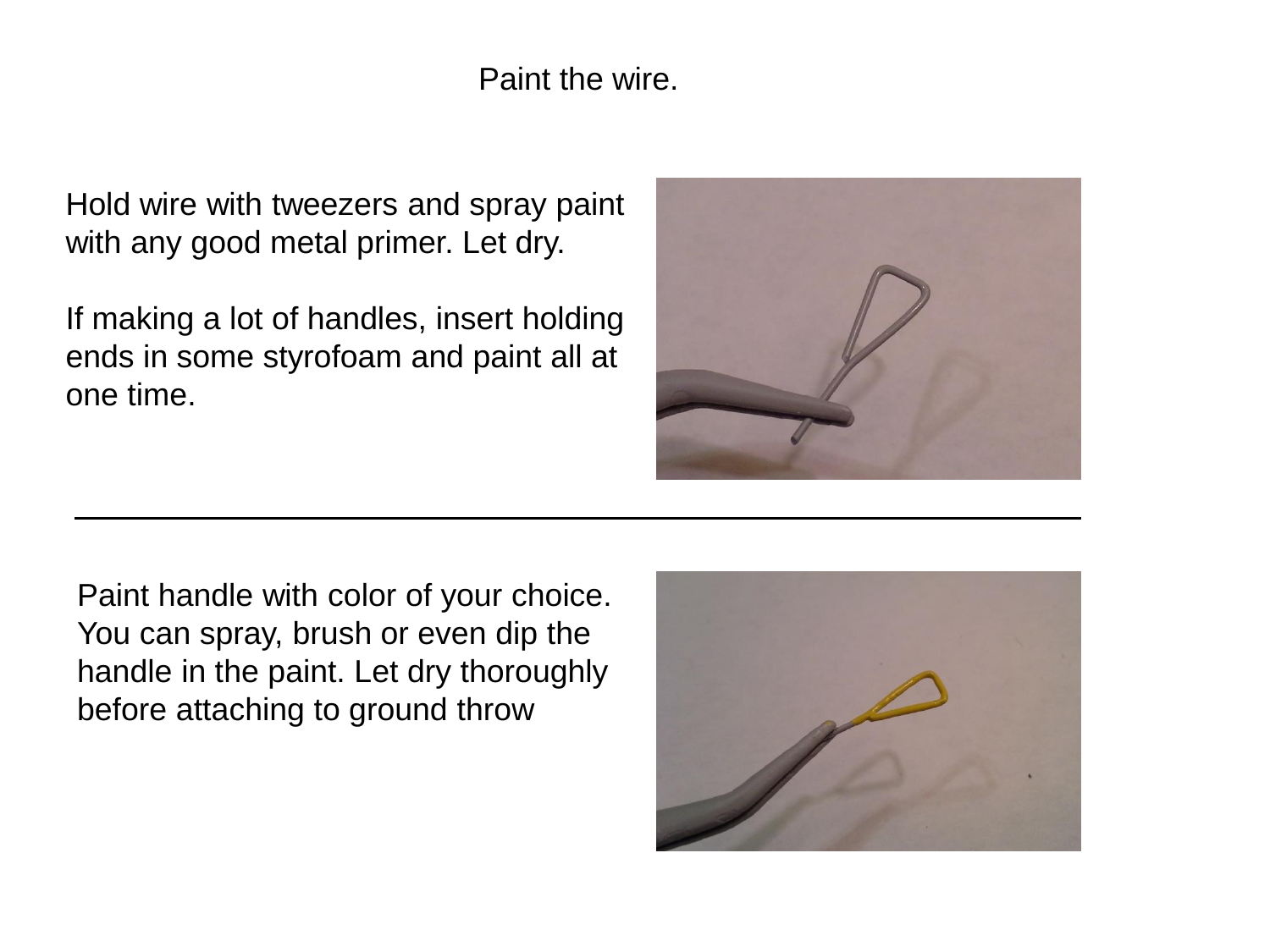What you need to prepare the ground throw.

Small nippers Twist drill with bit the size of wire. Small flat file. Super glue (CA)

and ……

a Caboose ground throw

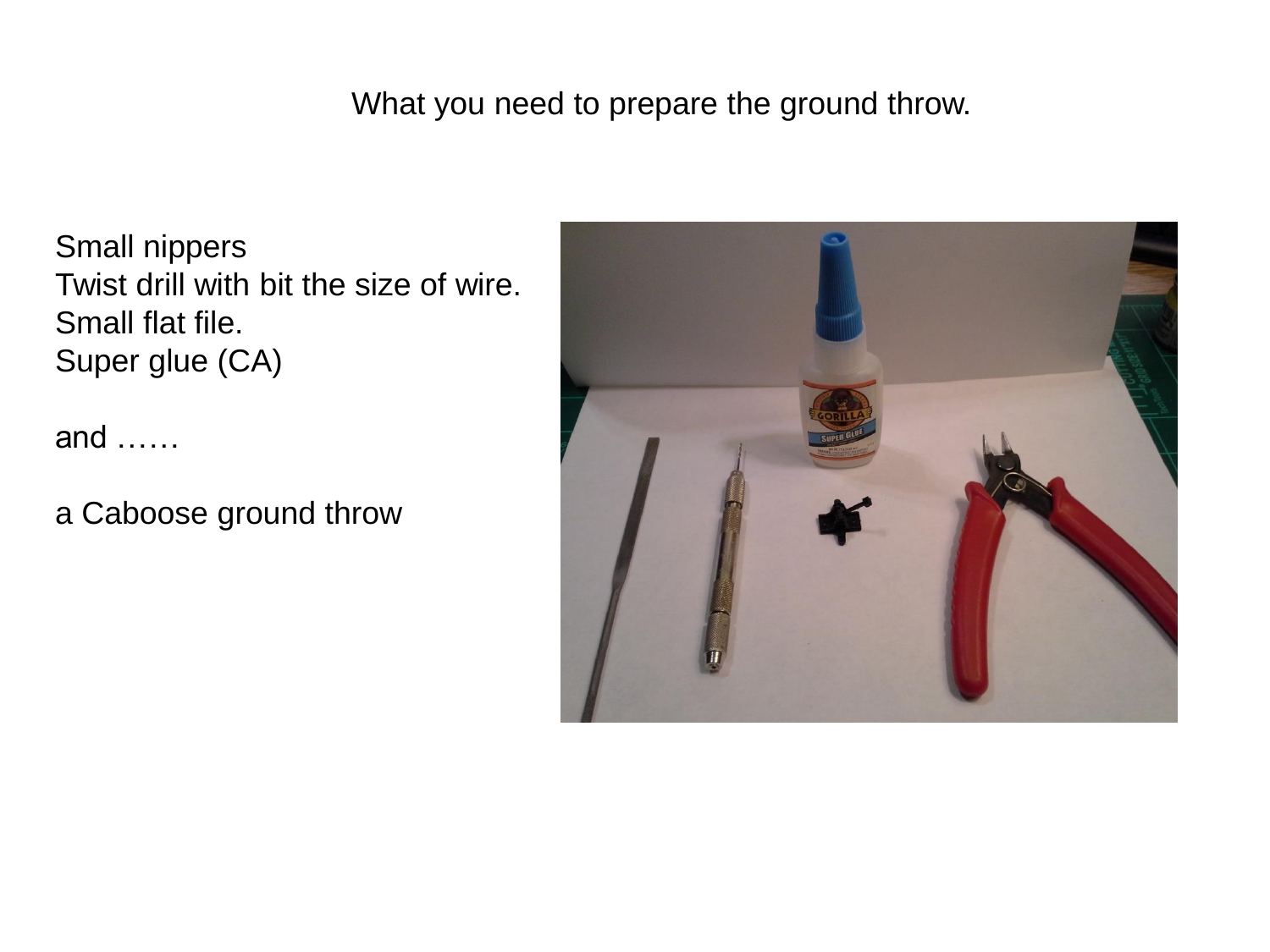### Prepare the ground throw and attach handle .